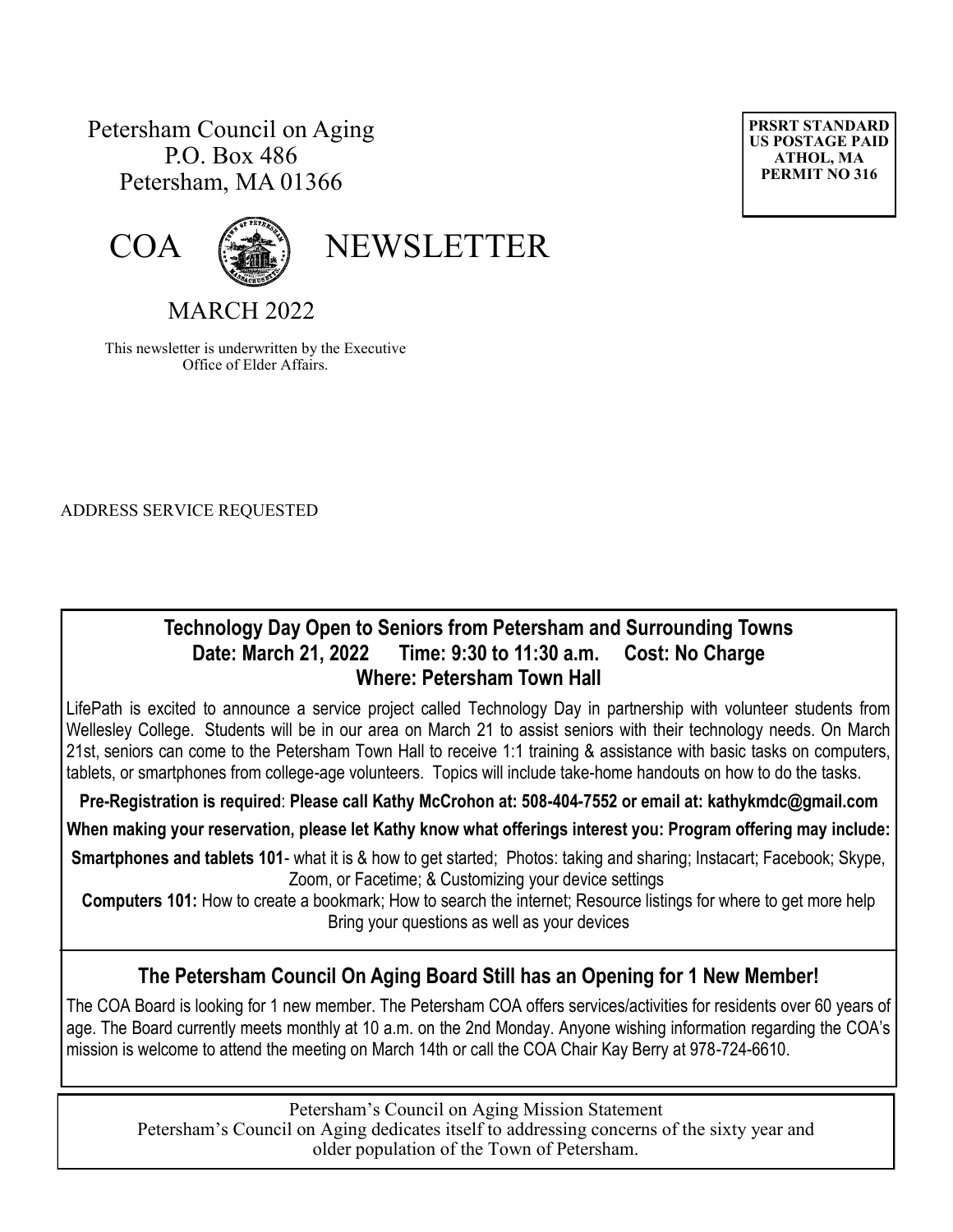# **PETERSHAM EVENTS AND NOTICES**

### **Petersham Art Center**

**The Art Center,** located at 8 North Main Street, **will reopen in March 2022 Hours: Saturday and Sunday from Noon to 4 p.m.** 

## **COA Monthly Foot Clinic held in Lower Petersham Town Hall**

*Clients must bring their own towels. Masks Required.* Each person pays \$5.00 at the appointment. Appointments are required and are available from 9 a.m. until 10:15 a.m.

*2022 Dates: March 3, April 7, May 5, June 2, July 7, August-no clinic, Sept. 1, Oct. 6. Nov. 3, Dec. 1*

For Questions or Appointments: Contact Marilyn Fisher at: 978-724-3223; or by email: fishermarilyn47@yahoo.com

## **Petersham Memorial Library Curbside Pickup Only**

To request an item, arrange for a pick up time, schedule a virtual shelf tour, or to speak with a librarian, please call: (978) 724-3405 during operating hours. You may also email: [PetershamLibraryRequests@gmail.com.](mailto:PetershamLibraryRequests@gmail.com) Note that we will contact you to schedule a pick up time.

### **Petersham Congregational Church Take-Out Dinner**

**What:** Corned Beef & Cabbage Supper **Where:** Congregational Church– 21 North Main Street **When:** Saturday March 19, 2022 **Pick-Up Time:** 5:30 p.m. **Price:** \$15.00 per meal Call Janice for reservations at: 978-724-3362

**The Annual Town Election: Date: March 7, 2022 and Time: 10 a.m. to 8 p. m.**

The Offices on the ballot are as follows: Selectboard; Board of Assessors; Board of Health; Constable (3 positions); Mahar Regional School Committee; Petersham School Committee; Planning Board; Trustees of Public Library. For questions, please contact the Town Clerk at 978-724-6649

## **COA Hot Lunches are Back on Wednesday's at 12:00 Noon!**

Paul Williams is our Meal-Site Manager and is ready to take your reservation by Monday. Call Paul at: 978-821-5549 or email: [pablopicaso6@hotmail.com.](mailto:pablopicaso6@hotmail.com) If you are a vaccinated senior and want to get together please come and join us. Suggested donation is \$3.00 and masks are required. Do you need a ride? Call Petersham Partners at 978-724-0078.

## **COA BOARD NOTES**

- The COA **Board met** on February 14, 2022 at 10:00 a.m.
- The January 24, 2022 **Board Meeting Minutes** were read and approved as amended.
- **Treasurer's Report** was read and approved.
- **Enrichment Programs:** No enrichment programs are scheduled at this time.
- **Health Programs:** The Foot Clinic has openings for new clients. See above information.
- **Fitness Programs:** Chair Yoga, Floor Yoga & Tai Chi are going well. New participants welcome.

#### **Discussions:**

- **(1)** The Board continues to look for **1 new member**. Interested: Contact Kay Berry at 978-724-6610
- **(2)** The COA unanimously voted to accept Cynthia Crosson as a new member of the COA Board. A letter will be sent to the Selectboard for approval.
- **(3)** Discussion on **possible programs** was held. Ideas included: Elder law; Estate Planning; How to write your memories for future generations; and the Heimlich Maneuver (Choke-Saver Class).
- **(4)** Discussion on **possible trips** was held: Ideas included a trip to the WooSox Game in Worcester as well as the former yearly trip to the Big E.
- **(5) LifePath** will hold its annual **Walkathon** on May 7, 2022 from 10 a.m. to 1 p.m. in Greenfield. You can sign up individually or as a group. Information: lifepathma.com (under events)

 *The next Board meeting will be on: Monday, March 14, 2022 at 10 a.m. in the Town Hall.*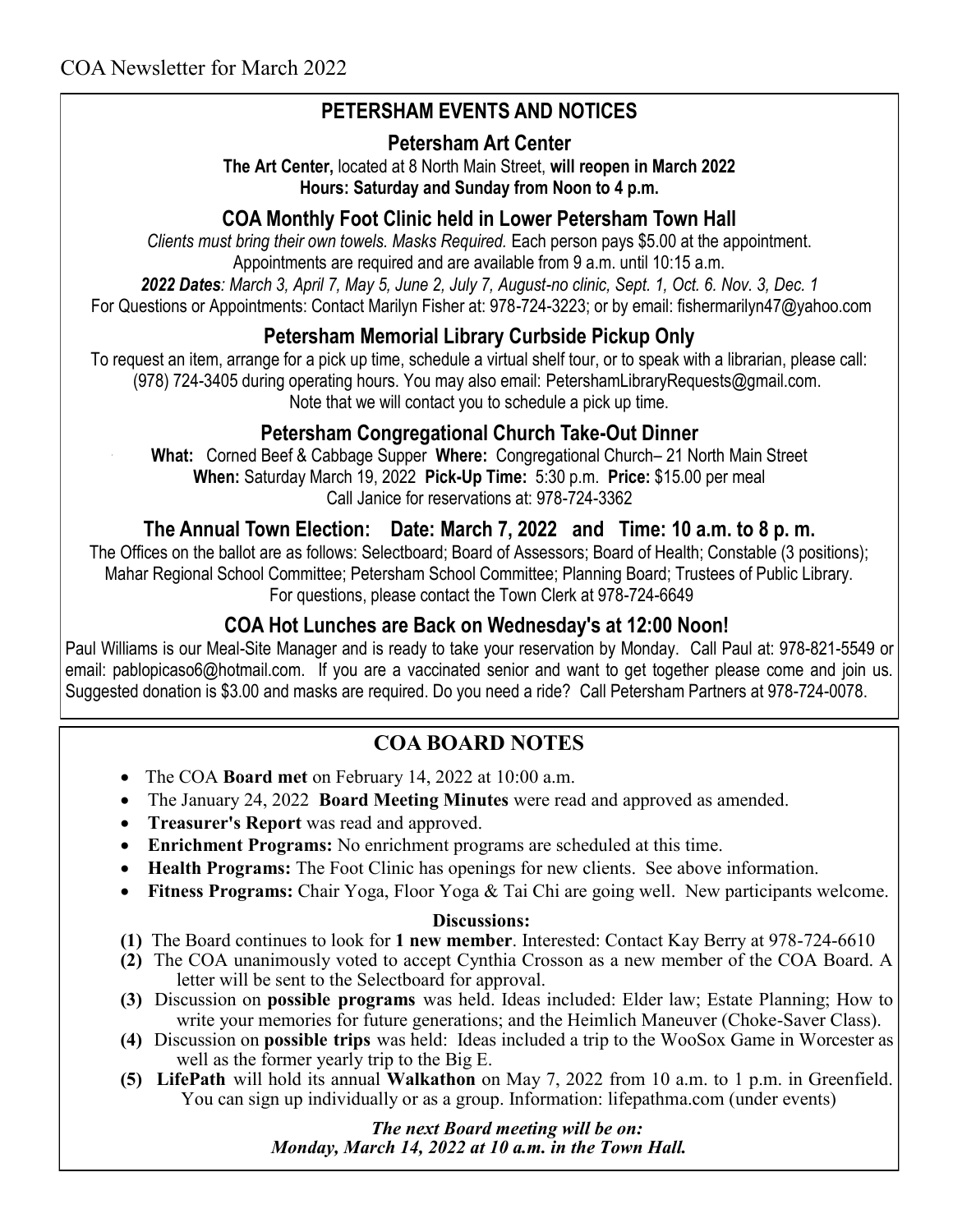

# **Petersham Partners**

**Time for spring! Do you need a hand tidying up an area in the yard? Getting the summer furniture out? A ride for an appointment? Or maybe just a visit from someone to help with some paperwork tasks? Volunteers are ready to help! 978-724-0078**





# **Free At Home Covid-19 Test Kits**

The Biden Administration is offering free rapid tests to all residents in the United States. The pre-order period for the at-home COVID-19 tests via **[www.covidtests.gov](https://urldefense.com/v3/__http:/www.covidtests.gov__;!!CUhgQOZqV7M!xeU5eM9Rn_ysvimUC0bPQj2LIrdgriOfgV-3XmUQ2LNK-AcKP1KVFsZYB7VmtngS0j9Kz60$)** has begun. Every household in the U.S. is eligible to order four free at-home COVID-19 tests. The tests are completely free and will usually ship in 7-12 days.

 **Please visit: [www.covidtests.gov](http://www.covidtests.gov/) to submit an order and learn more.**

Robin M. Lipson; Deputy Secretary; Executive Office of Elder Affairs; [Robin.Lipson@mass.gov](mailto:Robin.Lipson@mass.gov) 1 Ashburton Place Boston, MA 02108 617-699-6550 (M) **[www.mass.gov/elders](http://www.mass.gov/elders)**

**SCAM Alert! Combat Identity Theft!**

**Order your free CREDIT REPORTS from Equifax, Experian, and TransUnion.**

**Call: 877-322-8228 or visit: annualcreditreport.com**

- **Make sure the information is accurate and up to date.**
- **Look for accounts you did not open and report them to the merchant or lender.**
- **Check your payment history for mistakes and report them.**

**If you have a consumer problem or question, contact the Northwestern District Attorney's Consumer Protection Unit**

**Greenfield 41-774-3186 or Northampton 423-586-9225 Working in cooperation with the Office of the MA Attorney General**

## **COA SPONSORED SPRING YOGA, and T'AI CHI CLASSES**

**T'ai Chi and Chair and Floor Yoga Classes are being held in The Town Hall. Kay Berry is the coordinator. If you have questions, call 978-724-6610 or email: PshamCOA@gmail.com**

**T'ai Chi classes with Valerie & Nick Wisnewski are held on Wednesdays from 4:30 to 5:30 p.m.**  March 2, 9, 16, 23 and 30 Suggested Donation: \$5.00

**Chair Yoga classes with Loren Magruder are held on Wednesdays from 10 to 11 a.m.** March 2, 9, 16, 23 and 30 Suggested Donation: \$5.00

**Floor Yoga classes with Loren Magruder are held on Tuesdays from 10 to 11 a.m.**

March 1, 8, 15, 22 and 29 Suggested Donation: \$5.00

**Participants are asked to email or call if you are interested in attending**. **Email is [PshamCOA@gmail.com](mailto:PshamCOA@gmail.com) or phone Kay Berry at 978-724-6610.** 

Fitness, Yoga, and T'ai Chi classes are sponsored by the Petersham Council on Aging and are underwritten by the Executive Office of Elder Affairs.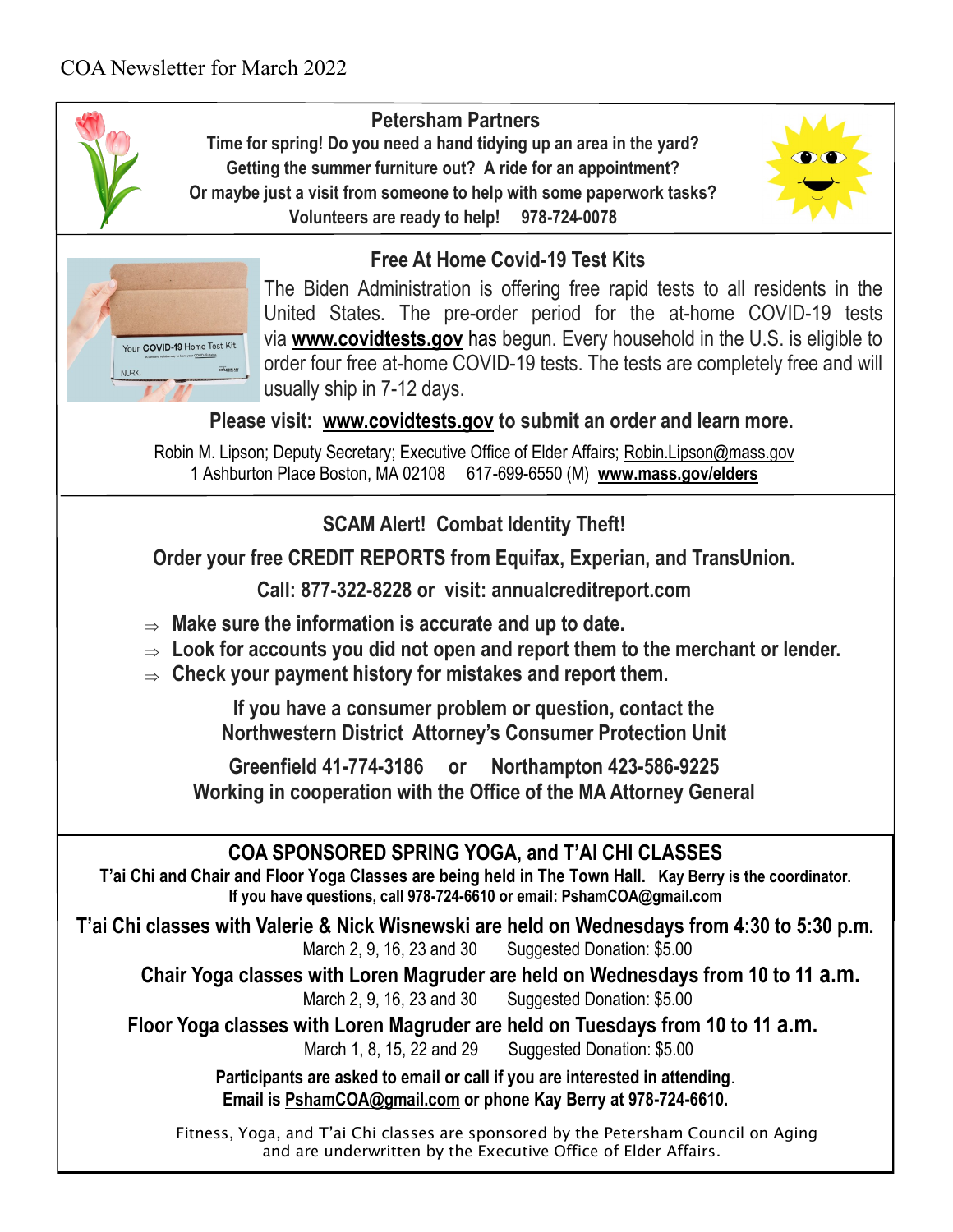## **AGE - FRIENDLY SURVEY Franklin County and North Quabbin**

If you are 50 or over or the caregiver of an older adult, and a resident of Franklin County or North Quabbin, please take 15 minutes to fill out our **[Age-Friendly Survey](https://r20.rs6.net/tn.jsp?f=0011zW-bG4SmR15Gm4xkGRADZoWjzOui8ITz-aqH75gv0cKFrxVxVRhb43nv72KzpGUjoPRfaxVZYlekOP9gRzfbYkddlgOOxw4P6TQjAcEKZmJxtiPxMXg4WbMvViY50Z3r4Qij1zhhXt65SlS4H06MedUp8TCLt7wNFZg1HLRH_TPNK-vk6imYw==&c=OHxagCYBOvVIqEOFktmIH9Npiw_XjK8faqeUtm0W)** to help us understand how we can make our region a better place for people to grow older. Collected information will be used to create an Age-Friendly Action Plan for the region and to apply for grants to improve conditions for older people in our towns.

### **Age- and Dementia - Friendly Community Survey**

Age friendly Franklin County and North Quabbin is a regional initiative working to make our communities better places for people to live as they age. We would be grateful if you could share your views in this survey on what you need now, and as you get older, and your level of access to supportive services.

This survey is for people over 50 years old, and for caregivers of older adults. All questions are optional after the first two, and your responses will remain confidential. Everyone who fills out this survey will be eligible for a drawing for gift cards.

The first two questions will be: 1. Which town do you live in? 2. How old are you?

### **ENTER THIS WEB ADDRESS LINK TO TAKE THE SURVEY [https://www.surveymonkey.com/r/age](https://www.surveymonkey.com/r/age-friendly-survey)-friendly-survey**

The Age-Friendly Communities Initiative, led by LifePath, is launching this regional survey in Franklin County and the North Quabbin in collaboration with FRCOG and participating Councils on Aging and Senior Centers. Please help us by sharing the survey or this email with your networks. In an effort to make it accessible to as many people as possible, we are accepting both **online and print submissions until March 11, 2022**.

**To request a printed copy of the survey be mailed to you, and for any other inquiries, please contact:**

Nour Elkhattaby Strauch, Age-Friendly Program Manager at LifePath Email: [nelkhattabystrauch@lifepathma.org](mailto:nelkhattabystrauch@lifepathma.org) or call: 413-829-9274

OR

Meg Ryan, RN, Regional Public Health Nurse at FRCOG Email: [mryan@frcog.org,](mailto:mryan@frcog.org) or call: 413 774-3167 x 158

**Printed copies are also available at the Petersham Post Office and should be left in the black box at the Town Office Building after completion. Thank you!**



"Life isn't about finding yourself, it's about creating yourself."

"A life spent making mistakes is not only more honorable but more useful than a life spent doing nothing." George Bernard Shaw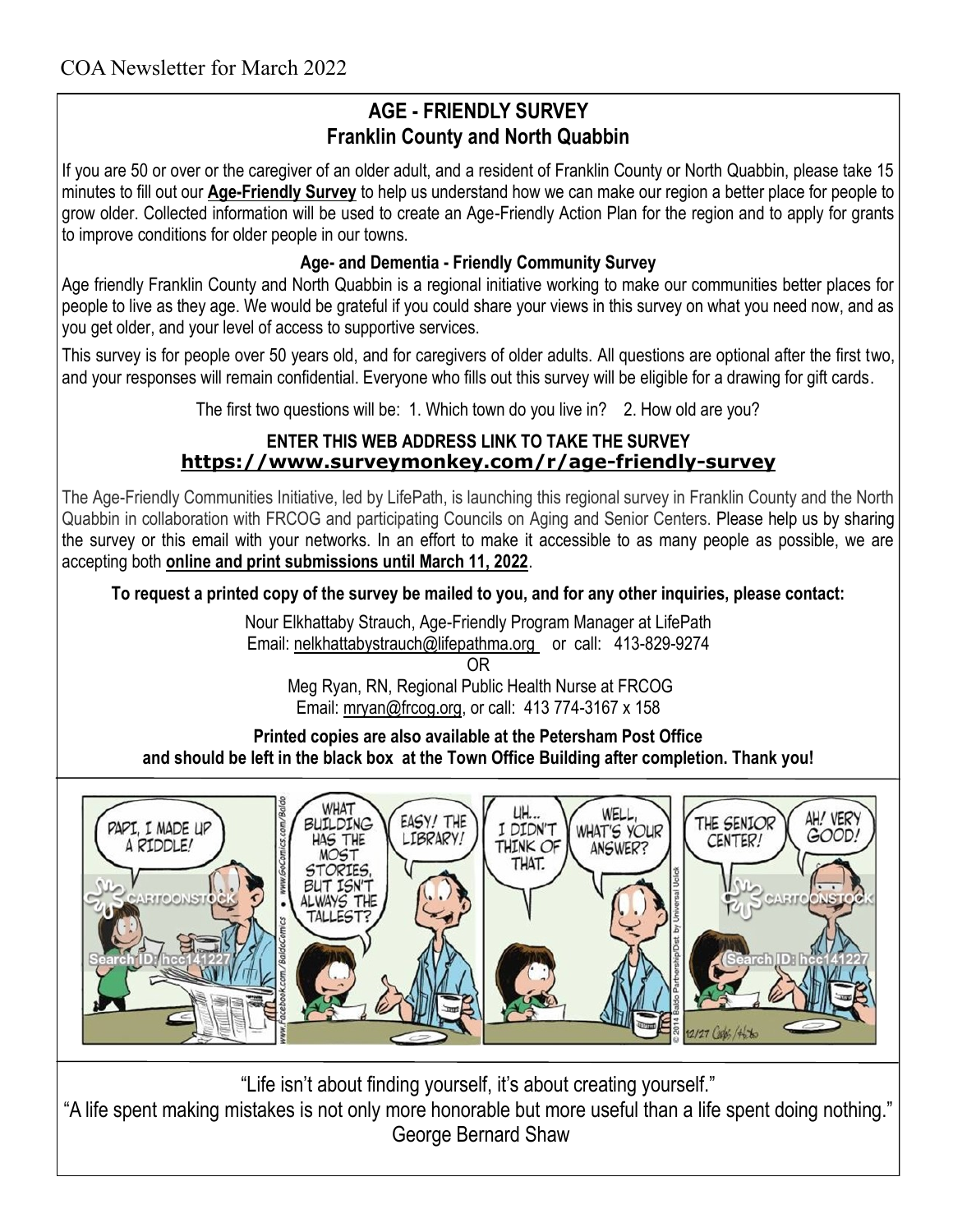# **Worcester County District Attorney's Office Joseph D. Early, Jr.**

#### **Community News Brief: March is National Nutrition Month**

National Nutrition Month is an educational campaign focusing on the significance of physical fitness as well as eating nourishing meals. Taking charge of your health contributes to overall well-being. Nutrition is about eating a healthy balanced diet so your body will get the proper nutrients it needs to function. Nutrition is an important component of lifestyle regardless of age, and it may be a factor in the prevention of some diseases including osteoporosis, high blood pressure, heart disease, type 2 diabetes, and even certain cancers.

#### **What makes it harder for me to eat healthy as I age?**

- Change in homelife such as suddenly living alone or change in the home environment
- $\bullet$  Health problems that make it harder for you to cook or feed yourself
- Difficulty with mobility
- Medications that may alter appetite, cause gastrointestinal issues, or change how food tastes
- Change in income
- Change in sense of smell or taste
- Problems chewing or swallowing your food

#### **What steps can I take to maintain a healthy diet?**

- Eat foods that are nutrient-dense, without lots of extra calories. This includes foods such as fruits & vegetables, whole grains like oatmeal, fat-free or low-fat dairy products, seafood, lean meats, poultry, eggs, beans, nuts, & seeds.
- Pick foods that are low in cholesterol & fat. This includes limiting fried foods, & food from fast-food restaurants.
- When dining out, choose from the lighter side of the menu. If the portions are large, limit yourself to half the meal and save the rest for later.
- Avoid empty calories. This includes foods that are limited in their nutritional value including chips, candy, baked goods, soda, and alcohol.
- Try a meal kit program, prepackaged meals can assist with portion control.
- ◆ Drink lots of liquids, especially water.
- Be physically active. If you notice you do not have an appetite, exercise is a great way to boost the feeling of hunger.

#### **How can I maintain a healthy eating schedule?**

- Organize some potluck meals or cook with a friend. You can also look into meals offered by senior centers or religious organizations to avoid eating alone.
- $\bullet$  If you are having difficulty chewing, make an appointment to see your dentist.
- If you are having difficulty swallowing, make an appointment with your healthcare professional and try drinking plenty of fluids with every meal.
- $\triangleleft$  Add healthy, easy snacks to your diet throughout the day.
- If an illness is making it hard for you to cook your meals, check with your health care provider regarding resources such as meal delivery or occupational therapy.

### **Information adapted from the National Institute on Aging**

### **Joke**

**According to unofficial sources, a new simplified Federal Income Tax Form for seniors will now contain only 4 lines:**

- **1. What was your income for the year?**
- **2. What were your expenses?**
- **3. How much do you have left?**
- **4. Send it in!**